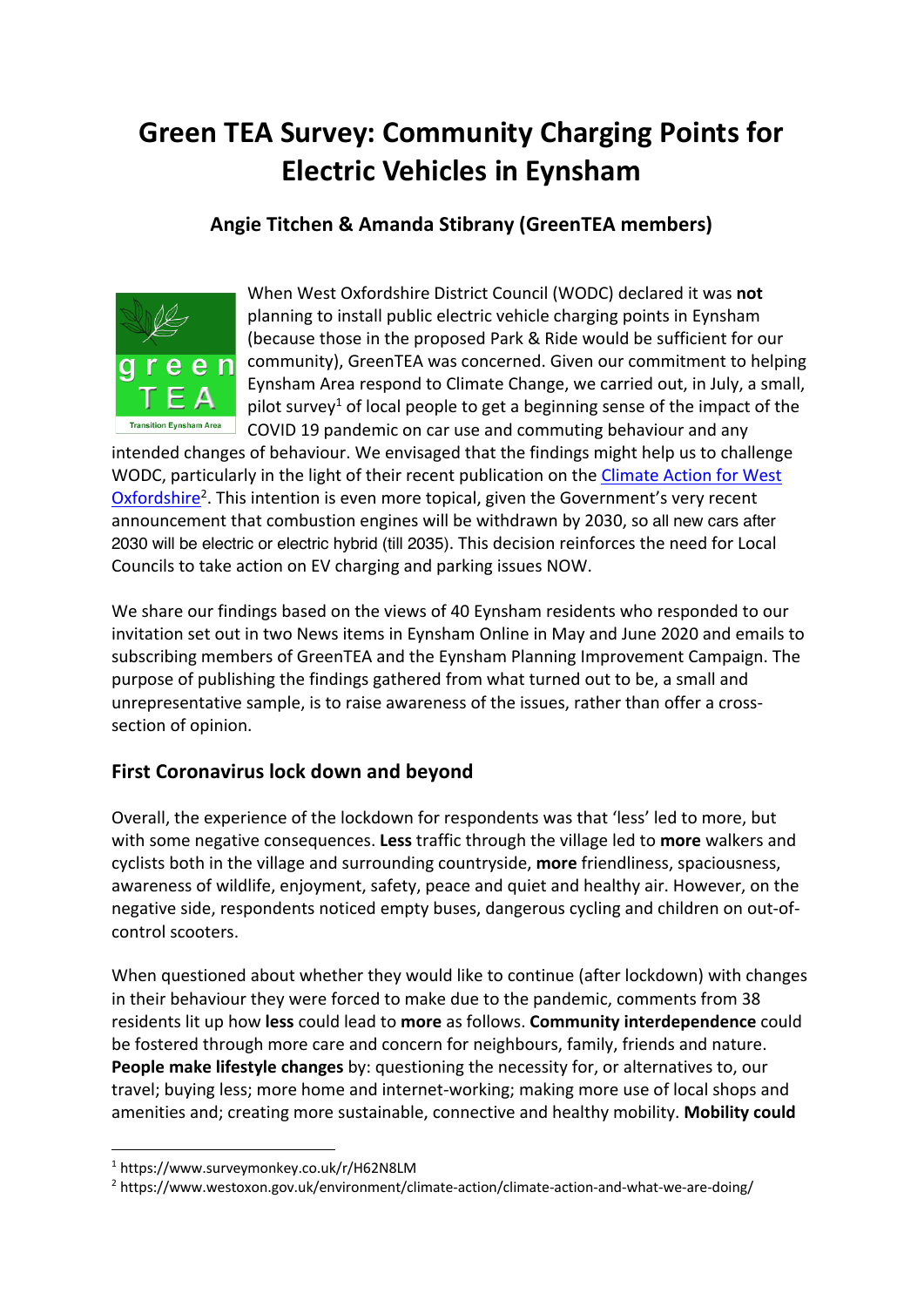**be achieved** by increasing our walking and cycling generally, in the village and surrounding countryside. For safety reasons, cycle and pedestrian zones could be created by **restricting vehicular access in some village roads** and re-routing the S1 bus. Cyclists who put others' safety at risk in these zones could be offered **education**.



Less driving, being greener rocks! – 39 residents appreciate their local shops and services and want to continue using them. They see a **strong link between reducing car travel and shopping locally by bike or on foot**. They made suggestions for local retailers for attracting more local people. Local shopping has also played a part in the increase in our community's friendliness, awareness of others and helpfulness to those in need. Moreover, some

residents are shopping more prudently, making bread and growing and swapping their own vegetables, as well as expressing **a desire to move to greener personal modes of transport** and sharing.

## **Commuting to work modes before and expectations after lockdown**

In the survey, we asked residents about the number of days they worked away from home, in an average week, before the COVID-19 crisis and how many days they expected to work away from home in an average week after the crisis is over. As only 23 out of 40 residents responded to this section, we surmise that only just over half of respondents are employed or of working age. We consider that this set of results are inconclusive so we are not reporting them here. If, in the future, we think it would be helpful to have further information we will put out a call on Eynsham Online News.

Before the lockdown, only 9 out of 23 respondents who commuted to work travelled by car before lockdown. Of the 15 out of 23 respondents who did not travel by car before lockdown – 7 travelled by public transport, 7 used a pedal bike and 1 person walked to work. None had a car share, used car hire, belonged to a car club or had an electric cycle.

#### **Some do and some don't expect to change their commuting behaviour after lockdown.**

Those who do, potential change included working from home one day per week, whilst those who don't, it is because they cannot work from home. Other possibilities for change included car travel distance reducing, for example, 'if parking charges at the Seacourt Park & Ride are dropped … I will park there and cycle into my office at Osney Mead'. Some reported they only travel from time to time and may not be able to travel to their destinations by public transport. Others who already cycle to work don't see the mode of travel changing, whilst others travel to work will remain the same once the job returns to normal.

## **Electric Vehicles – ownership and charging**

**Only two of 39 respondents already have an electric car or hybrid** and none have an electric van or truck. The majority of respondents (22) would like their next vehicle to be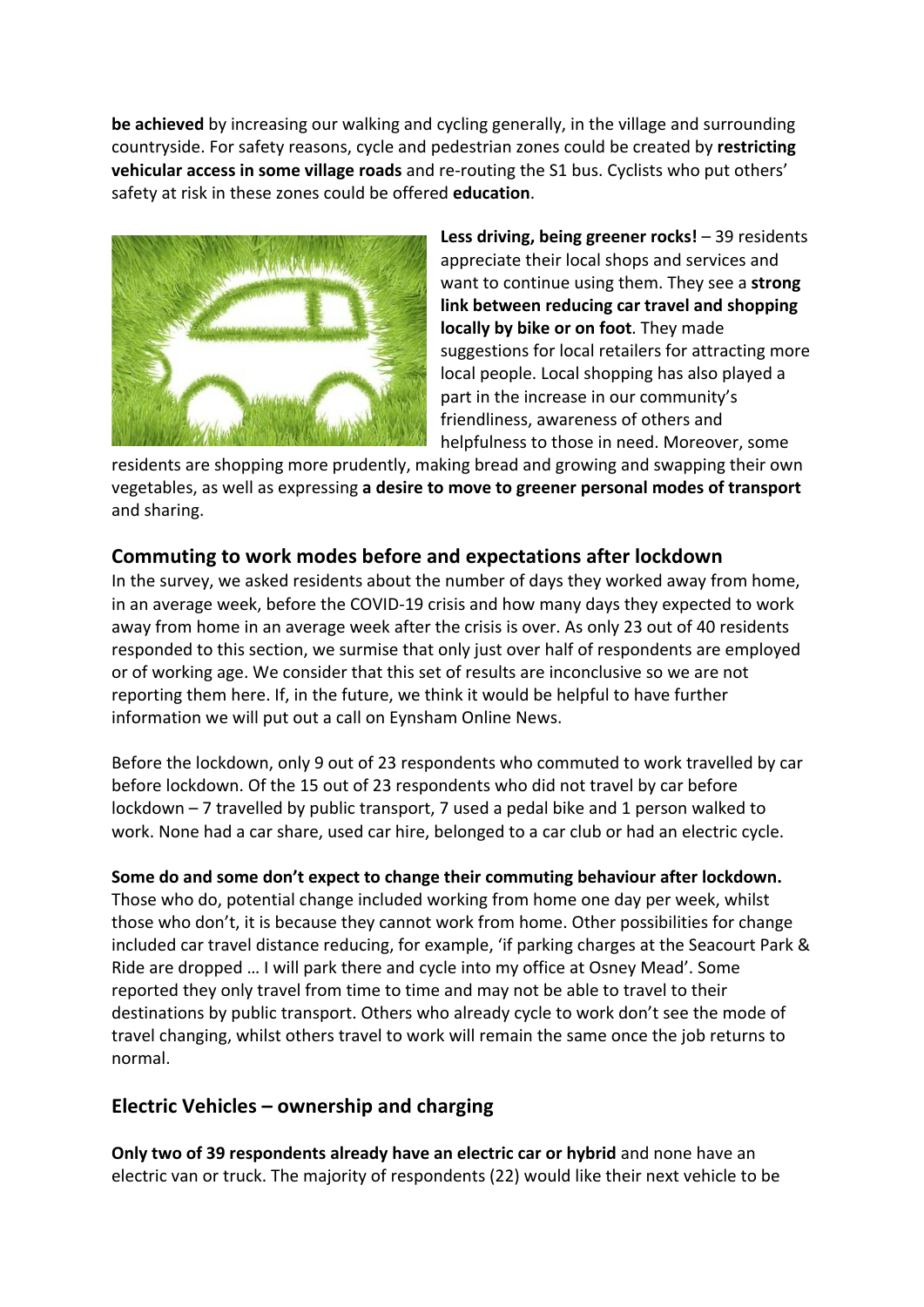electric. Some respondents express interest in sharing an electric car (6) or bicycle (5), whilst one was not interested in sharing either. One respondent is actively investigating car share options. A further nine who don't have an EV have no plans to get one. Reservations included not being able to afford the high cost of an electric car; only having access to onstreet parking; being unsure how it could work or; in relation to an electric bicycle, needing to check that the weight of the bike was manageable.



Regarding **charging an EV**, the majority said they would charge it at home, both on and off the road. Off road included in their garage or driveway. One person already has a charge point on the driveway and another planned to install a driveway charger to their solar panels. Others have yet to look into the possibilities for charging at home, whilst those who have, stated a need for local charging points as they

either have nowhere at home or it is unlikely that they will be able to install one at home. A few people are unsure or have no idea how an EV is charged.

When asked if there are, or would be, **problems with charging,** there were 21 responses. Six people report that there were no problems or they had overcome them. Others point out a current lack of charging points, restricted places to park due to 'excessive number of vehicles parked in the street' and lack of cabling. In addition, if there was a major adoption of EV charging, local grid capacity could also become problematic. Car tampering was also mentioned if charging points were located 'out of the way'. Three are unsure or hav no idea if there would be problems.

In relation to **overcoming problems**, 31 people suggest installation of (preferably fast) chargers at different places around the village, for example, kerbside charging points, community charge stations within 10 minute walk from home, installation of new power connection to home garages and more information about charging locations. One respondent states that installation 'would require far greater investment' than hitherto. Other suggestions include, 'fewer cars or a community hub of affordable green energy', 'domestic batteries and an integrated car-domestic system' and a locally distributed grid with major PV generation'.

A significant number of EV charging points across Eynsham are **recommended** 'if we are to go ahead with massive uptake of electric vehicles'. Eynsham public car park (14 respondents), the Park & Ride across the A40 (1 respondent) and the playing field car park (1 respondent) are seen as obvious places. However, the Park & Ride, seen as a 'white elephant' and 'very unlikely to help solve the traffic issues on the A40', is considered 'not handy for current Eynsham (drive and walk back over very busy road)'. Rather charging points there would serve the Garden Village and park and riders.

There is also a strong view that **charging points should be provided in many places** around Eynsham, 'close to where people live', not only to serve residents who have mobility issues, but also to reduce 'casual vandalism' through 'closer supervision of vehicles'. It is suggested that charging points, for example, in lampposts, could be incorporated into existing